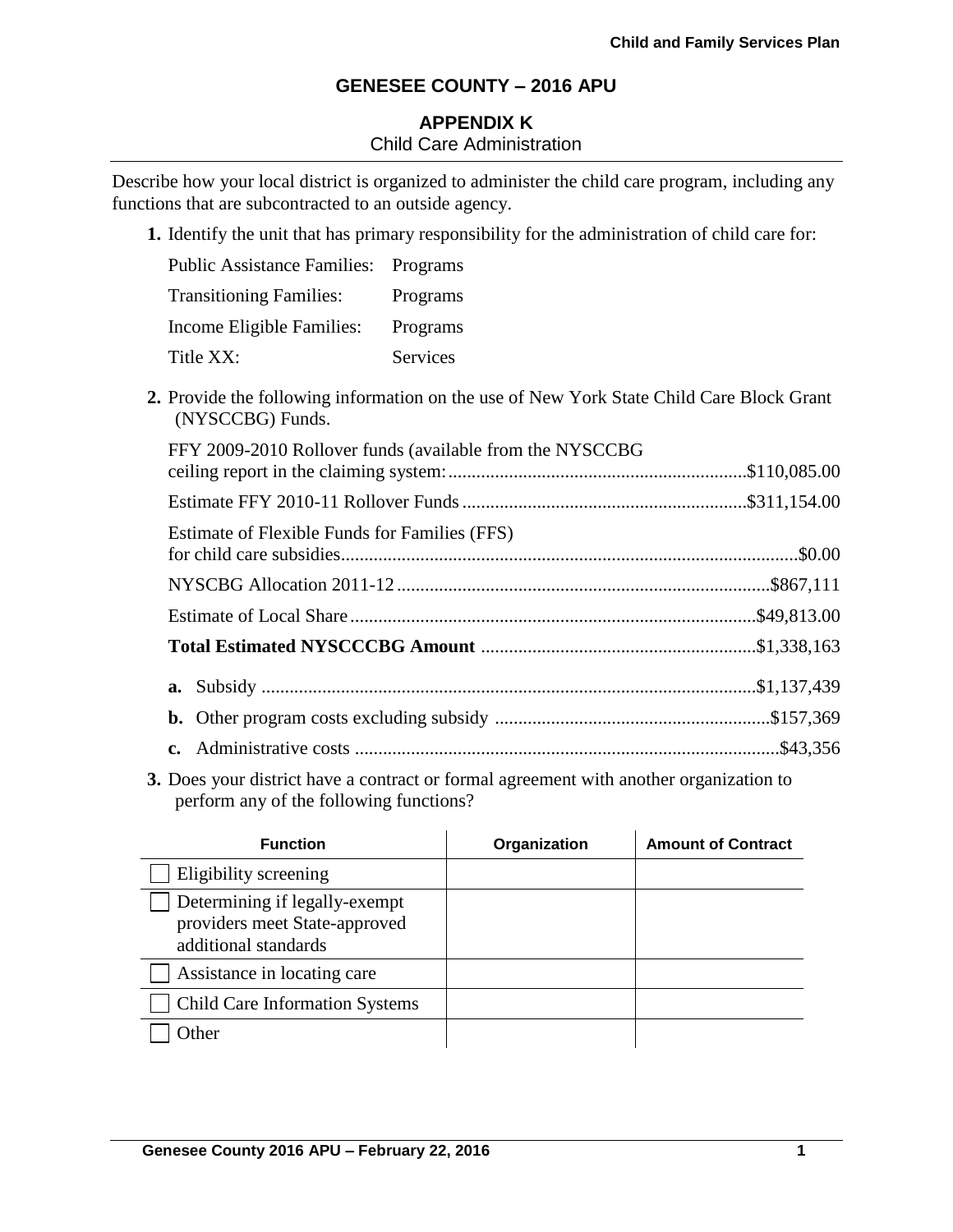## **APPENDIX L**

# Other Eligible Families if Funds are Available (Required)

Listed below are the optional categories of eligible families that your district can include as part of its County Plan. Select any categories your county wants to serve using the NYSCCBG funds and describe any limitations associated with the category.

| <b>Optional Categories</b>                                                                                                                                                                        |                                   | <b>Limitations</b> |
|---------------------------------------------------------------------------------------------------------------------------------------------------------------------------------------------------|-----------------------------------|--------------------|
| 1. Public Assistance (PA) families participating in an<br>approved activity in addition to their required<br>work activity.                                                                       | $\boxtimes$ Yes<br>N <sub>o</sub> |                    |
| 2. PA families or families with income up to 200% of<br>the State Income Standard when the caretaker is:                                                                                          |                                   |                    |
| a) participating in an approved substance abuse<br>treatment program                                                                                                                              | $\boxtimes$ Yes<br>N <sub>o</sub> |                    |
| b) homeless                                                                                                                                                                                       | $\boxtimes$ Yes<br>N <sub>o</sub> |                    |
| a victim of domestic violence<br>c)                                                                                                                                                               | $\times$ Yes<br>N <sub>o</sub>    |                    |
| d) in an emergency situation of short duration                                                                                                                                                    | $\boxtimes$ Yes<br>N <sub>o</sub> |                    |
| 3. Families with an open child protective services<br>case when child care is needed to protect the child.                                                                                        | $\boxtimes$ Yes<br>N <sub>o</sub> |                    |
| 4. Families with income up to 200% of the State<br>Income Standard when child care services are<br>needed because the child's caretaker:                                                          |                                   |                    |
| a) is physically or mentally incapacitated                                                                                                                                                        | $\boxtimes$ Yes<br>N <sub>o</sub> |                    |
| b) has family duties away from home                                                                                                                                                               | $\boxtimes$ Yes<br>N <sub>o</sub> |                    |
| 5. Families with income up to 200% of the State<br>Income Standard when child care services are<br>needed for the child's caretaker to actively seek<br>employment for a period up to six months. | $\boxtimes$ Yes<br>$\exists$ No   |                    |
| 6. PA families where a sanctioned parent is<br>participating in unsubsidized employment, earning<br>wages at a level equal to or greater than the<br>minimum amount under law.                    | $\boxtimes$ Yes<br>$\neg$ No      |                    |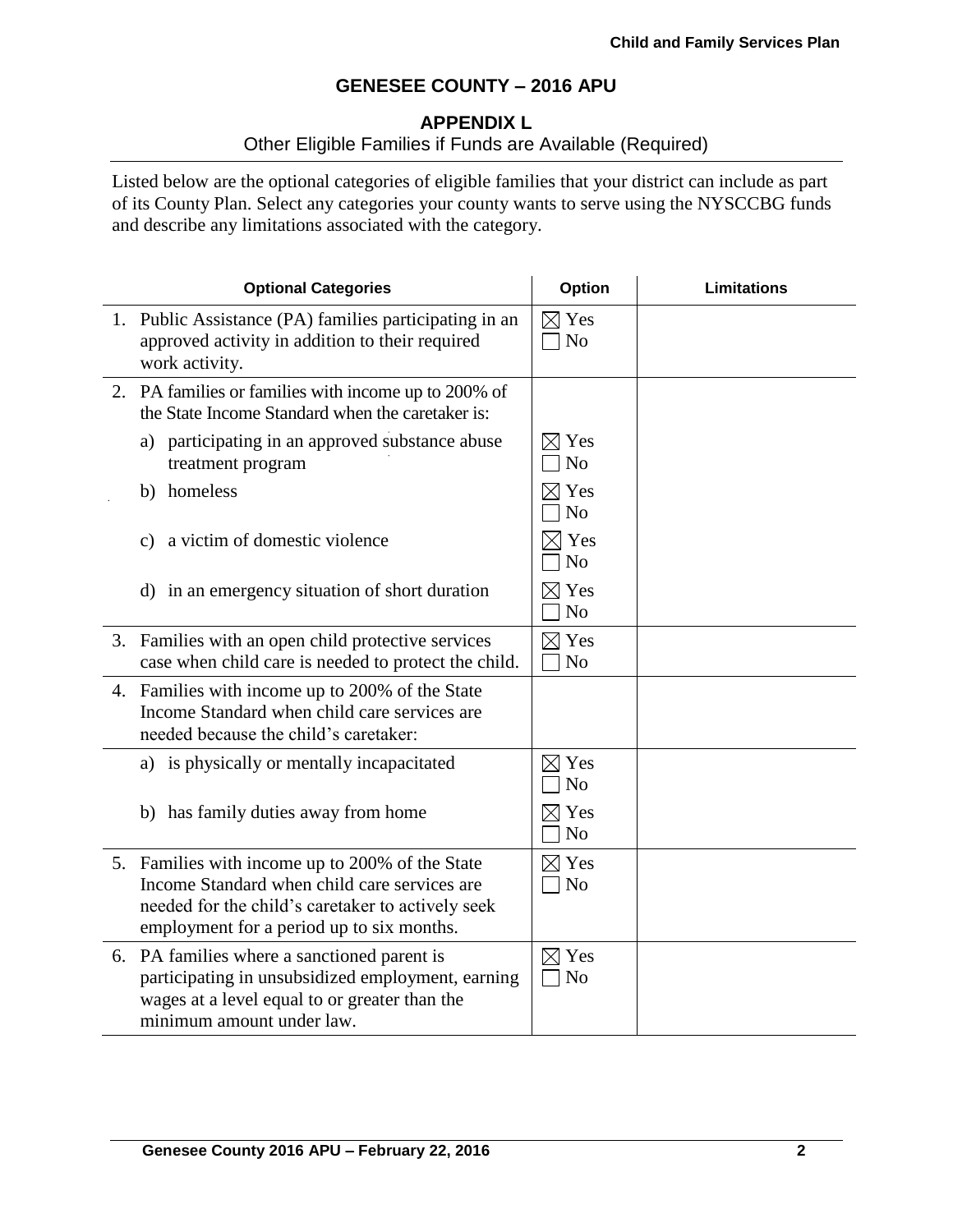7. Families with income up to 200% of the State Income Standard when child care services are needed for the child's caretaker to participate in: a) a public or private educational facility providing a standard high school curriculum offered by or approved by the local school district  $\boxtimes$  Yes  $\Box$  No b) an education program that prepares an individual to obtain a NYS High School equivalency diploma  $\boxtimes$  Yes  $\Box$  No c) a program providing basic remedial education in the areas of reading, writing, mathematics, and oral communications for individuals functioning below the ninth month of the eighth grade level  $\boxtimes$  Yes  $\Box$  No d) a program providing literacy training designed to help individuals improve their ability to read and write  $\boxtimes$  Yes  $\Box$  No e) English as a second language (ESL) instructional program designed to develop skills in listening, speaking, reading, and writing the English language for individuals whose primary language is other than English  $\boxtimes$  Yes  $\Box$  No f) a two-year full-time degree granting program at a community college, a two-year college, or an undergraduate college with a specific vocational goal leading to an associate degree or certificate of completion  $\Box$  Yes  $\boxtimes$  No g) a training program, which has a specific occupational goal and is conducted by an institution other than a college or university that is licensed or approved by the State Education Department  $\Box$  Yes  $\nabla$  No h) a prevocational skill training program such as a basic education and literacy training program  $\Box$  Yes  $\boxtimes$  No i) a demonstration project designed for vocational training or other project approved by the Department of Labor **Note:** The parent/caretaker must complete the selected programs listed under number seven within 30 consecutive calendar months. The parent/caretaker cannot enroll in more than one program.  $\Box$  Yes  $\boxtimes$  No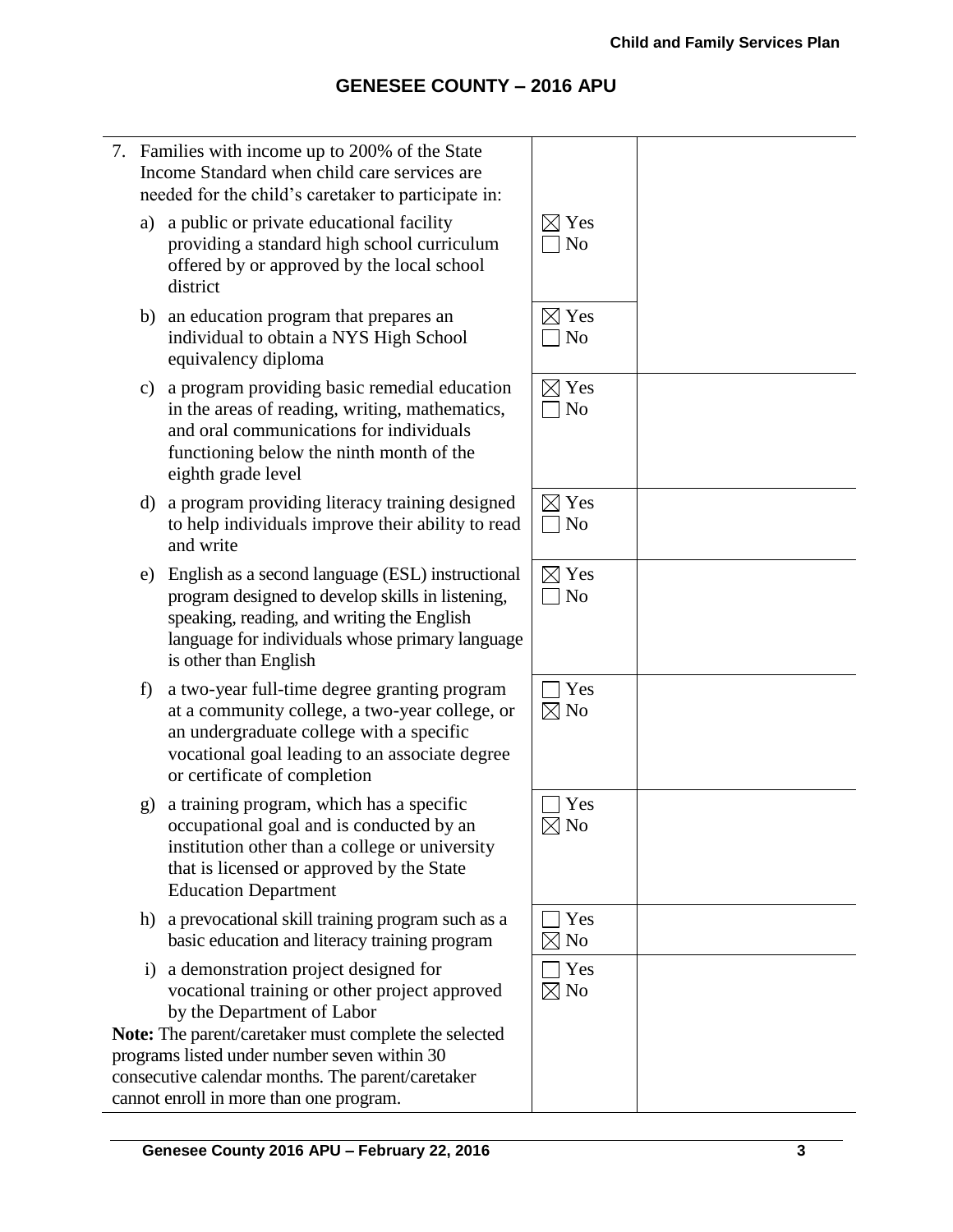| 8. PA recipients or low-income families with<br>incomes up to 200% of the State Income Standard<br>who are satisfactorily participating in a two-year<br>program other than one with a specific vocational<br>sequence (leading to an associate's degree or<br>certificate of completion and that is reasonably<br>expected to lead to an improvement in the<br>parent/caretaker's earning capacity) as long as the<br>parent(s) or caretaker is also working at least $17\frac{1}{2}$<br>hours per week. The parent/caretaker must<br>demonstrate his or her ability to successfully<br>complete the course of study.               | Yes<br>$\boxtimes$ No |  |
|--------------------------------------------------------------------------------------------------------------------------------------------------------------------------------------------------------------------------------------------------------------------------------------------------------------------------------------------------------------------------------------------------------------------------------------------------------------------------------------------------------------------------------------------------------------------------------------------------------------------------------------|-----------------------|--|
| 9. PA recipients or low-income families with<br>incomes up to 200% of the State Income Standard<br>who are satisfactorily participating in a two-year<br>college or university program (other than one with<br>a specific vocational sequence) leading to an<br>associate's degree or a certificate of completion<br>that is reasonably expected to lead to an<br>improvement in the parent/caretaker's earning<br>capacity as long as the parent $(s)$ or caretaker is<br>also working at least 17½ hours per week. The<br>parent/caretaker must demonstrate his or her<br>ability to successfully complete the course of<br>study. | Yes<br>$\boxtimes$ No |  |
| 10. PA recipients or low-income families with<br>incomes up to 200% of the State Income Standard<br>who are satisfactorily participating in a four-year<br>college or university program leading to a<br>bachelor's degree and that is reasonably expected<br>to lead to an improvement in the parent/caretaker's<br>earning capacity as long as the parent(s) or<br>caretaker is also working at least 17 <sup>1</sup> / <sub>2</sub> hours per<br>week. The parent/caretaker must demonstrate his<br>or her ability to successfully complete the course<br>of study.                                                               | Yes<br>$\boxtimes$ No |  |
| 11. Families with incomes up to the 200% of the State<br>Income Standard when child care services are<br>needed for the child's caretaker to participate in a<br>program to train workers in an employment field<br>that currently is or is likely to be in demand in the<br>future, if the caretaker documents that he or she is<br>a dislocated worker and is currently registered in<br>such a program, provided that child care services<br>are only used for the portion of the day the<br>caretaker is able to document is directly related to                                                                                 | Yes<br>$\boxtimes$ No |  |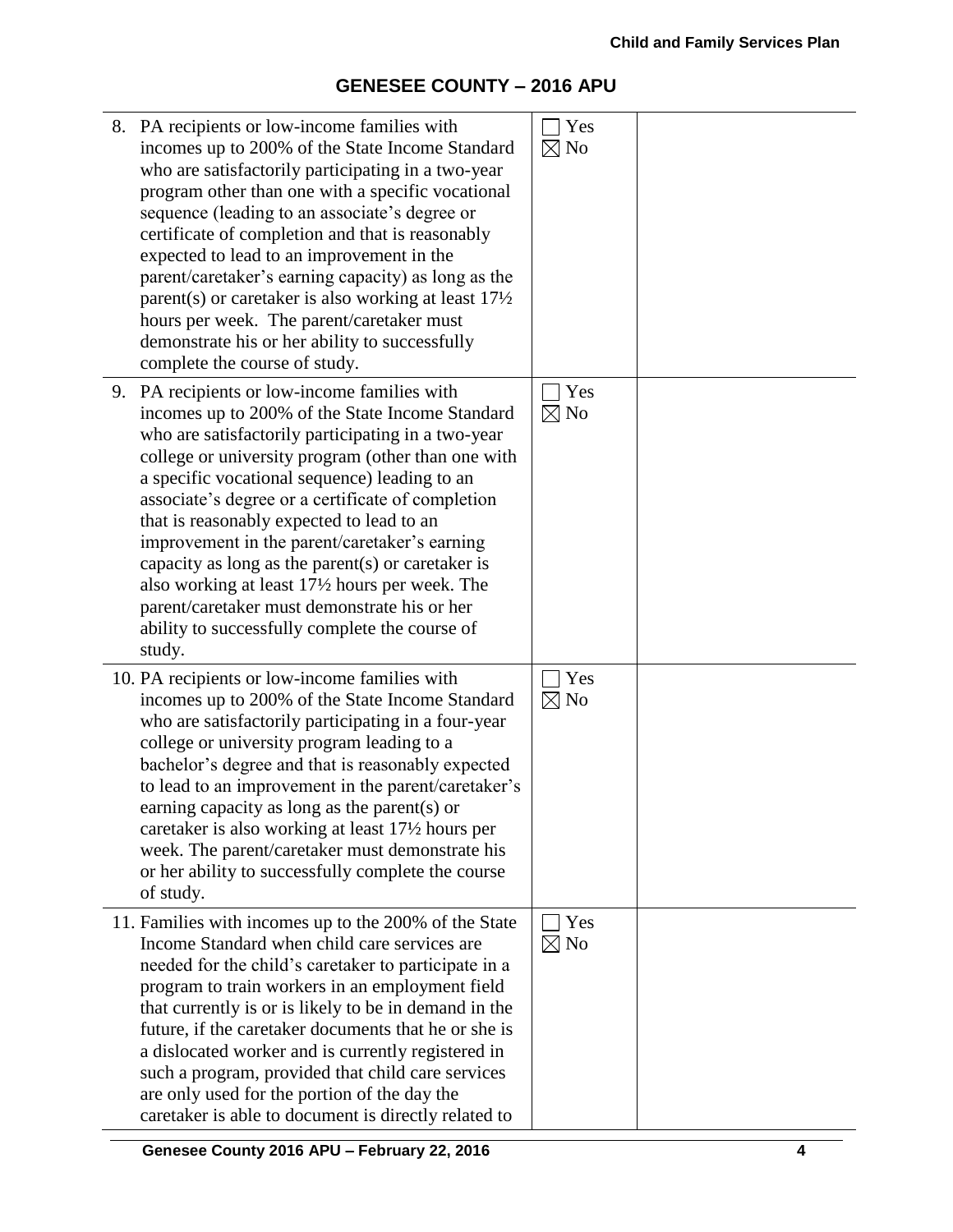|  | the caretaker engaging in such a program. |  |  |
|--|-------------------------------------------|--|--|
|--|-------------------------------------------|--|--|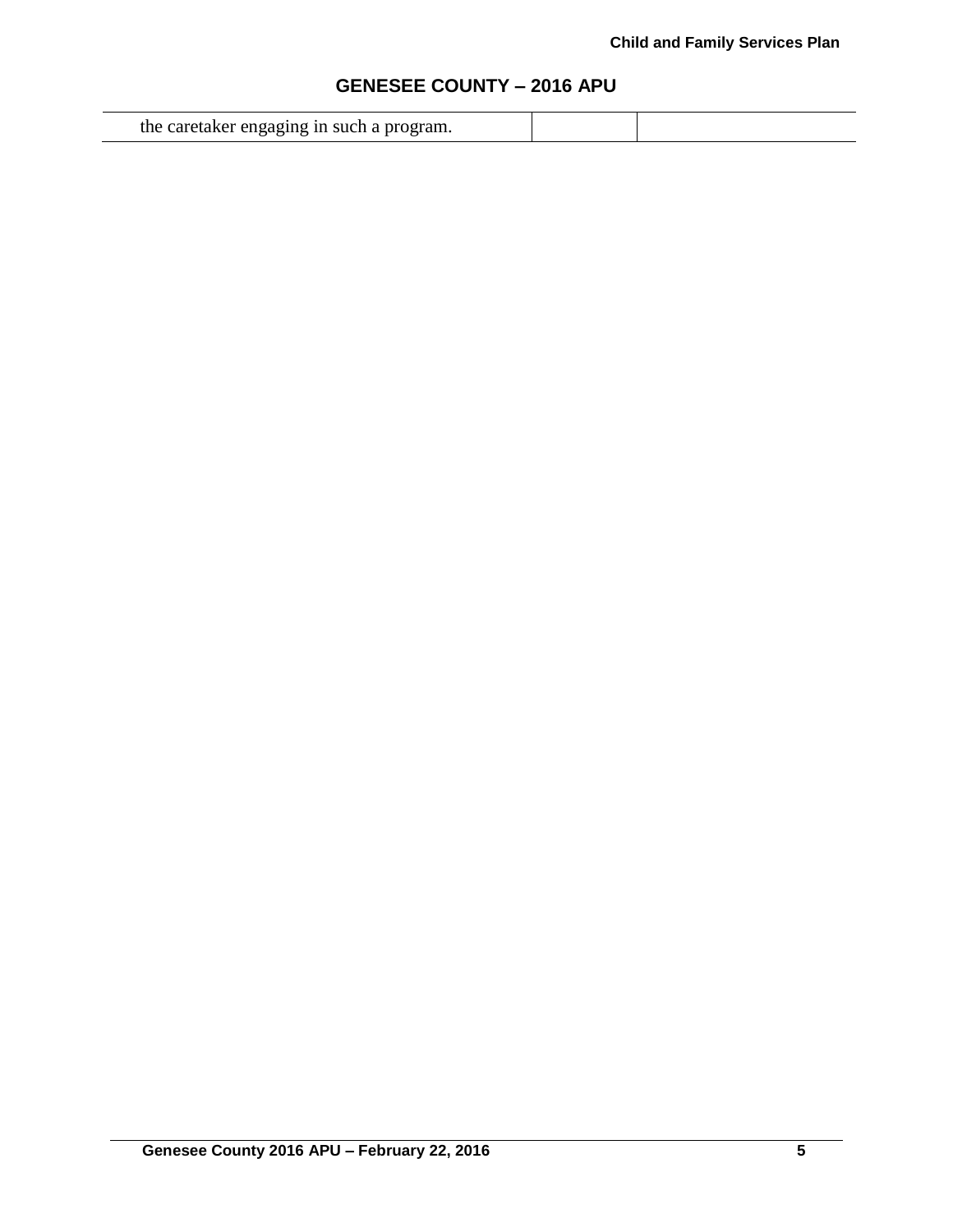## **APPENDIX M**

Reasonable Distance, Very Low Income, Family Share, Case Closing and Openings, Recertification Period, Fraud and Abuse Control Activities, Inspections (Required)

### **Reasonable Distance**

Define "reasonable distance" based on community standards for determining accessible child care.

The following defines "reasonable distance": "Within one hour travel from home or worksite" A. person traveling in their own car. Genesee County DSS considered the geographic make-up of the County and logistics of local travel. It is reasonable to expect any resident to commute from any Point A to Point B in Genesee County, by car, within one hour (60 minutes - given reasonable travel conditions)

 Describe any steps/consultations made to arrive at your definition: Reasonable distance was discussed at the Public Hearing on September 15, 2011. The matter was also discussed with OTDA staff, employment staff, day care providers and the Genesee County Job Development Bureau

### **Very Low Income**

Define "very low income" as it is used in determining priorities for child care benefits.

**"**Very Low Income" is defined as 200% of the State Income Standard.

#### **Family Share**

"Family share" is the weekly amount paid towards the costs of the child care services by the child's parent or caretaker. In establishing family share, your district must select a percentage from 10% to 35% to use in calculating the family share. The weekly family share of child care costs is calculated by applying the family share percentage against the amount of the family's annual gross income that is in excess of the State Income Standard divided by 52.

Family Share Percentage selected by the county 35%.

**Note:** The percentage selected here must match the percentage selected in Title XX Program Matrix in WMS.

### **Case Closings**

The district must describe below how priority is given to federally mandated priorities and describe local priorities. If all NYSCCBG funds are committed, the district will discontinue funding to those families that have lower priorities in order to serve families with higher priorities. Describe below how districts will select cases to be closed in the event that there are insufficient or no funds available.

- **1.** Identification of local priorities in addition to the required federal priorities (select one).
	- $\Box$ The district has identified local priorities in addition to the required federal priorities (Complete Section 2)
	- $\boxtimes$ The district has not identified local priorities in addition to the required federal priorities (Complete Section 3).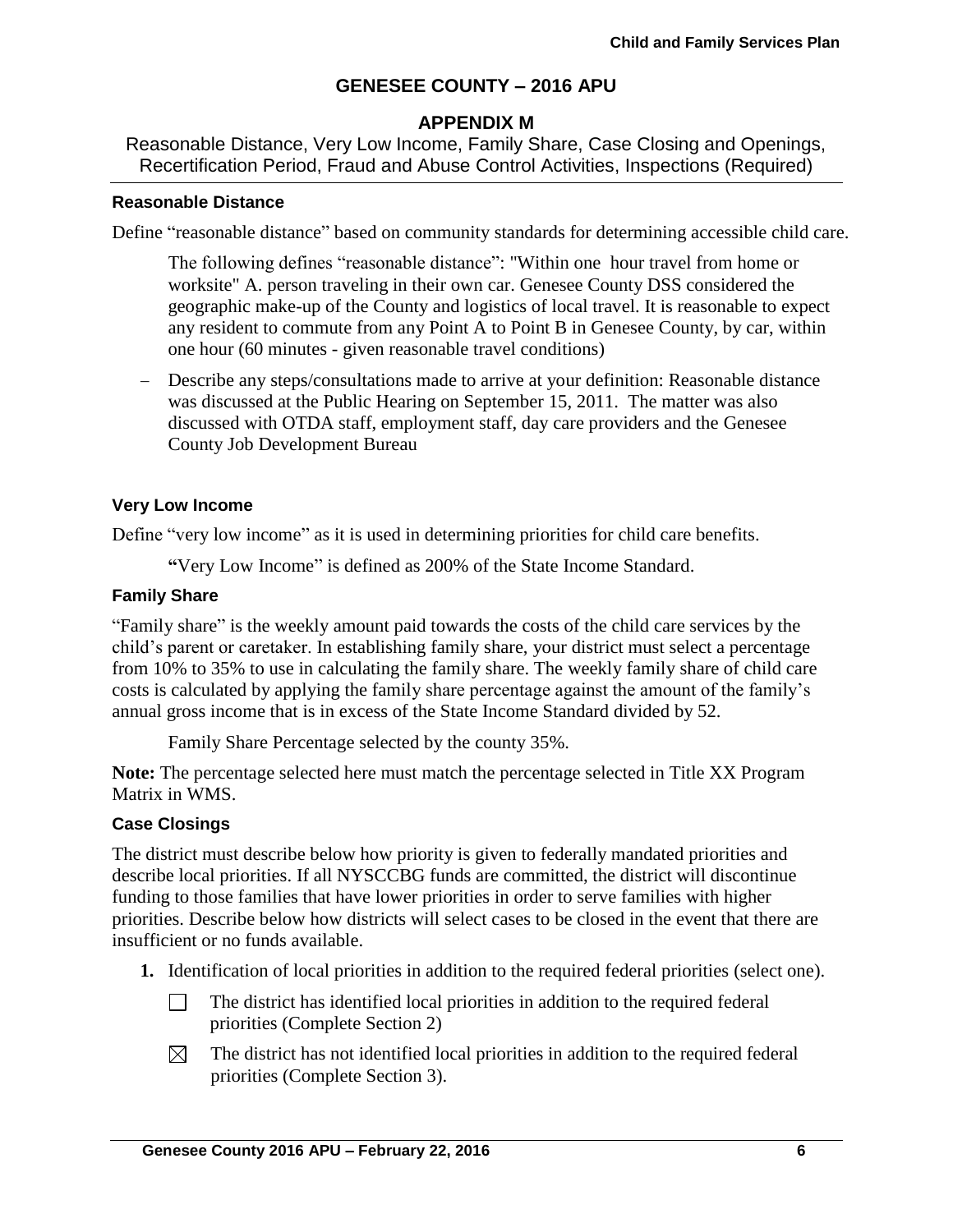- **2.** Describe how priority is given to federally mandated priorities and describe local priorities. If all NYSCCBG funds are committed, the district will discontinue funding to those families that have lower priorities in order to serve families with higher priorities. Describe in the space below how the district will select cases to be closed in the event that there are insufficient or no funds available.
	- **a.** The district will select cases to be closed based ONLY on income.
		- $\Box$  No.
		- $\Box$  Yes. Check 1 or 2 below.
			- 1)  $\Box$  The district will close cases from the highest income to lowest income.
			- $2)$  The district will close cases based on income bands. Describe the income bands, beginning at 200% of the State Income Standard and ending at 100% of the State Income Standard:
	- **b.** The district will select cases to be closed based ONLY on categories of families.
		- $\Box$  No.

| $\Box$ Yes. List the categories in the order that they will be closed, including the |
|--------------------------------------------------------------------------------------|
| optional categories selected in Appendix L:                                          |

**c.** The district will select cases to be closed based on a combination of income and family category.

 $\Box$  No.

- $\Box$  Yes. List the categories and income groupings in the order that they will be closed:
- **d.** The district will select cases to be closed on a basis other than the options listed above.
	- $\Box$  No.
	- $\Box$  Yes. Describe how the district will select cases to be closed in the event that there are insufficient funds to maintain the district's current case load:
- **e.** The last cases to be closed will be those that fall under federal priorities. Identify how your district will prioritize federal priorities. Cases that are ranked 1 will be closed last.

| Very low income | $\Box$ Rank 1 | $\Box$ Rank 2 |
|-----------------|---------------|---------------|
|-----------------|---------------|---------------|

| Families that have a child with special needs | $\Box$ Rank 1 | $\Box$ Rank 2 |
|-----------------------------------------------|---------------|---------------|
|-----------------------------------------------|---------------|---------------|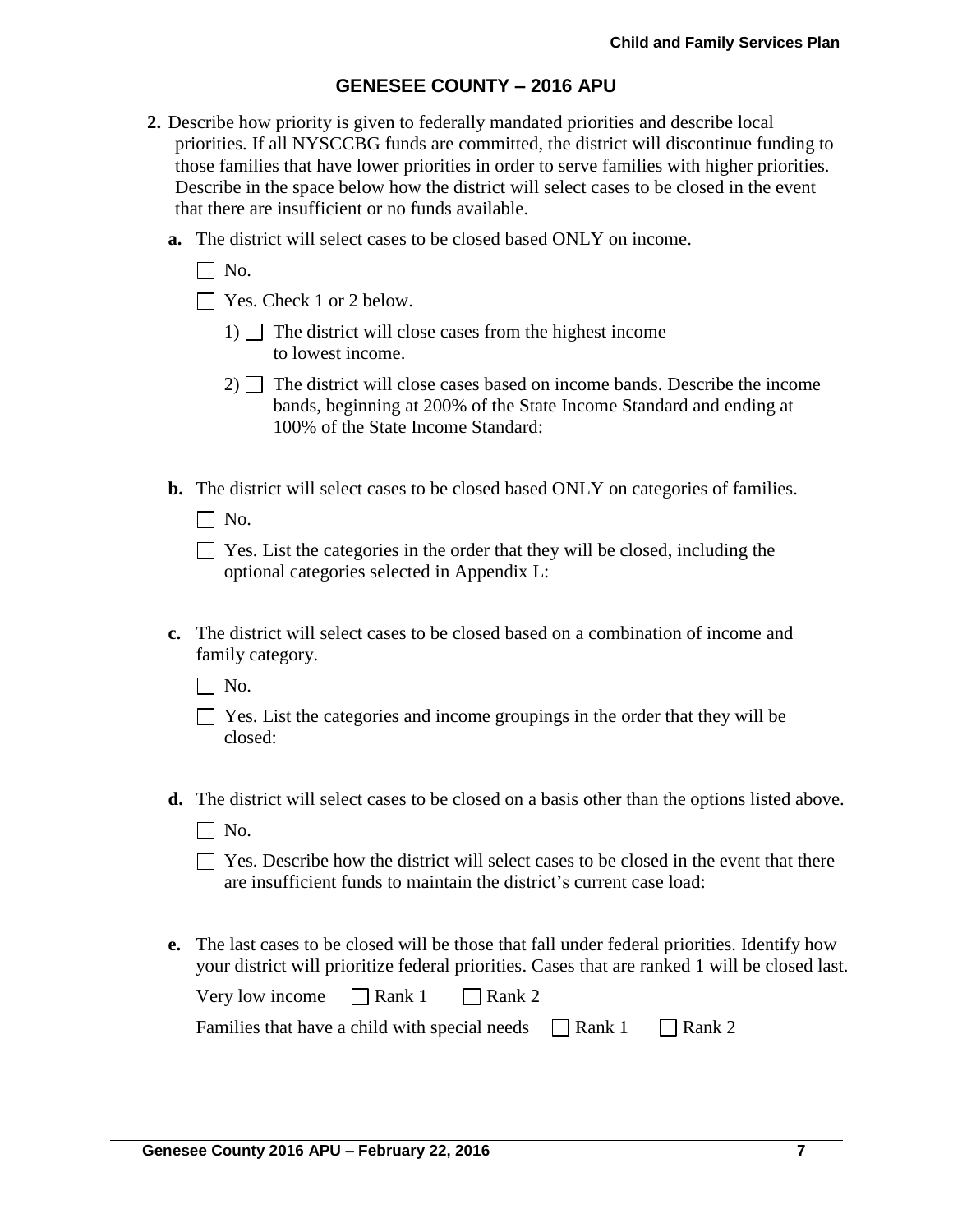- **3.** If all NYSCCBG funds are committed, case closings for families that are not eligible under a child care guarantee and are not a federally mandated priority must be based on the length of time in receipt of services. The length of time used to close cases may be based either on the shortest or longest time the family has received child care services, but must be consistent for all families.
	- **a.** Identify how the district will prioritize federal priorities. Cases that are ranked 1 will be closed last.

| Very low income | $\boxtimes$ Rank 1 | $\Box$ Rank 2 |
|-----------------|--------------------|---------------|
|-----------------|--------------------|---------------|

Families that have a child with special needs  $\Box$  Rank 1  $\Box$  Rank 2

The district will close cases based on the federal priorities and the amount of time the family has been receiving child care services.

 $\Box$  Shortest time receiving child care services

- $\boxtimes$  Longest time receiving child care services
- **4.** The district will establish a waiting list for families whose cases were closed because our county did not have sufficient funds to maintain our current caseload.
	- $\boxtimes$  No.
	- Yes. Describe how these cases will be selected to be reopened if funds become available:

### **Case Openings**

Describe below how priority is given to federally mandated priorities and how the district will select cases to be opened in the event that insufficient funds are available.

**1.** The first cases to be opened will be those that fall under the federal priorities.

Identify how your district will prioritize federal priorities. Cases that are ranked 1 will be opened first.

Very low income  $\boxtimes$  Rank 1 Rank 2

Families that have a child with special needs  $\Box$  Rank 1  $\Box$  Rank 2

- **2.** The district will select cases to be opened based ONLY on income.
	- $\Box$  No.
	- $\boxtimes$  Yes. Check 1 or 2 below.
		- 1)  $\boxtimes$  The district will open cases from the lowest income to highest income.
		- $2)$  The district will open cases based on income bands. Describe the income bands, beginning at 200% of the State Income Standard and ending at 100% of the State Income Standard:
- **3.** The district will select cases to be opened based ONLY on category.
	- $\boxtimes$  No.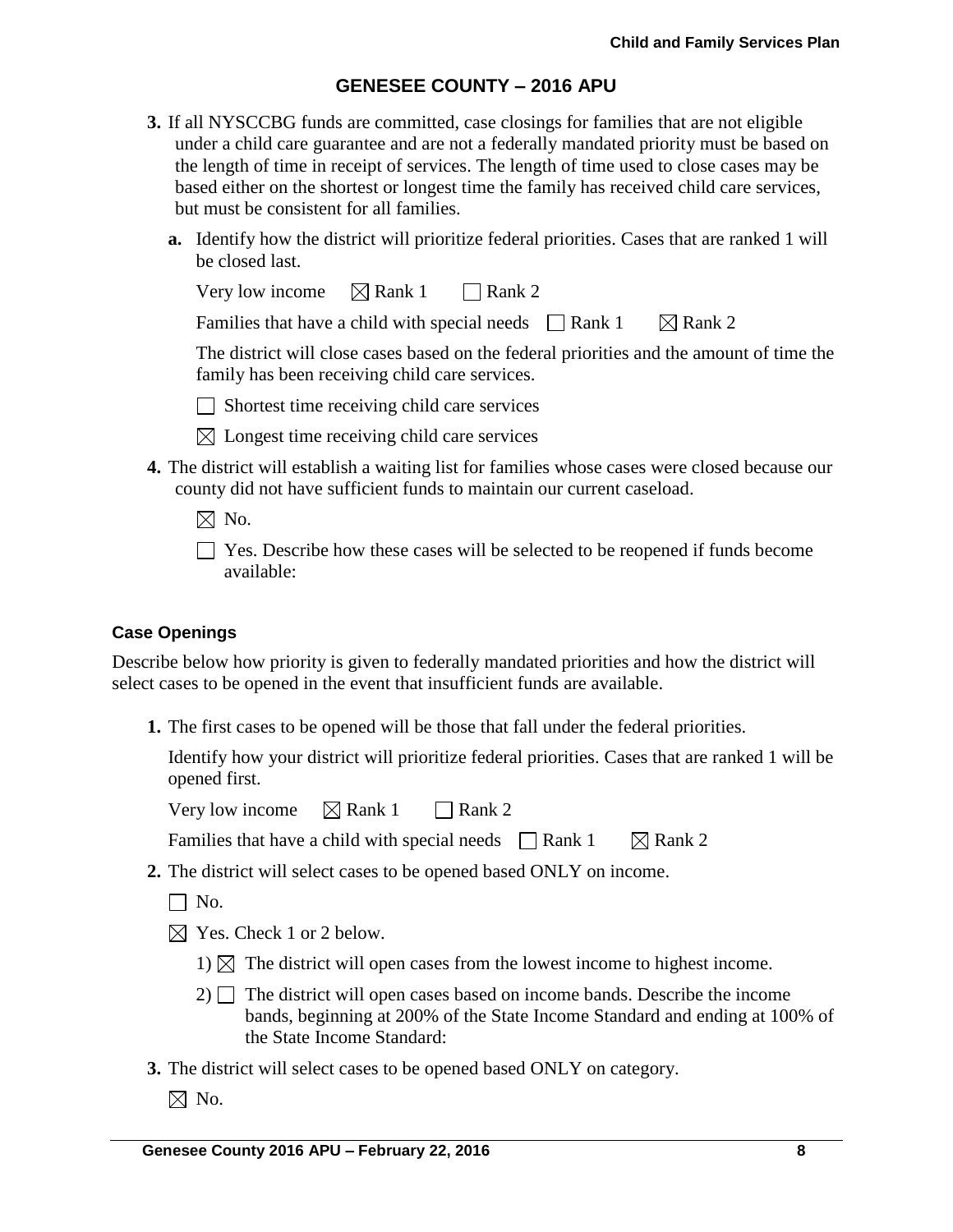$\Box$  Yes. List the categories in the order that they will be opened, including the optional categories selected in Appendix L:

**4.** The district will select cases to be opened based on a combination of income and category of family.

 $\boxtimes$  No.

- $\Box$  Yes. List the categories and income groupings in the order that they will be opened:
- **5.** The district selects cases to be opened on a basis other than the options listed above.

 $\boxtimes$  No.

- $\Box$  Yes. Describe how the district will select cases to be opened in the event that there are not sufficient funds to open all eligible families:
- **6.** The district will establish a waiting list when there are not sufficient funds to open all eligible cases.

 $\Box$  No.

 $\boxtimes$  Yes. Describe how these cases will be selected to be opened when funds become available:

From a waiting list, from those who have been on the list the longest will be opened first, as long as they are still eligible.

The district's recertification period is every  $\boxtimes$  six months  $\Box$  twelve months

### **Fraud and Abuse Control Activities**

**Describe below the criteria the district will use to determine which child care subsidy applications suggest a higher than acceptable risk for fraudulent or erroneous child care subsidy payment in addition to procedures for referring such applications to the district's front-end detection system.**

Documents or information provided are inconsistent with application, such as a different name used for signature. Prior history of denial, case closing, or overpayments resulting from an investigation. Application inconsistent with prior case. No absent parent information or information is inconsistent with application.

### **Describe the sampling methodology used to determine which cases will require verification of an applicant's or recipient's continued need for child care, including, as applicable, verification of participation in employment, education, or other required activities.**

Non-TA daycare will be reviewed by a random sampling on a monthly basis. 10% of the non-TA care caseload will be reviewed yearly. This averages to approximately 3 cases/month and the review will include the 3 previous months billing. The random sample will be obtained by using the monthly reports received by the Accounting Department.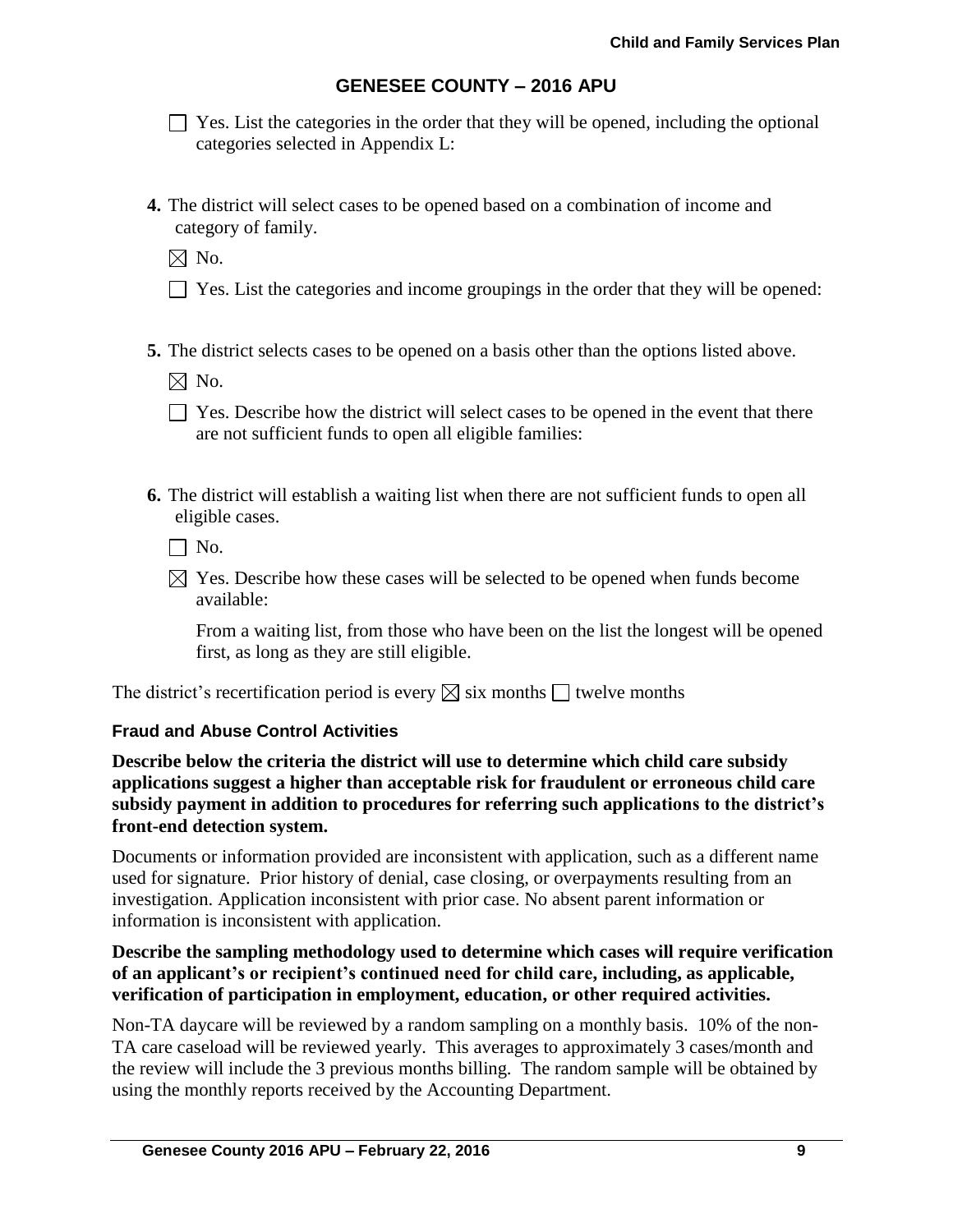**Describe the sampling methodology used to determine which providers of subsidized child care services will be reviewed for the purpose of comparing the child care provider's attendance forms for children receiving subsidized child care services with any Child and Adult Care Food Program inspection forms to verify that child care was actually provided on the days listed on the attendance forms.** 

Child Care providers of subsidized services that participate in the CACFP will be reviewed by random sampling. 10% of these providers will be reviewed on a yearly basis. The review will encompass the two previous months billing. The sampling will be obtained by random selection of one provider from the list.

### **Inspections of Child Care Provider Records and Premises**

The district may choose to make announced or unannounced inspections of the records and premises of a provider/program that provides child care for subsidized children for the purpose of determining whether the child care provider is in compliance with applicable laws and regulations and any additional requirements imposed on such a provider by the social services district Per 18 NYCRR 415.4(h) (3). Does the district choose to make inspections of such child care providers/programs?

 $\boxtimes$  No.

- Yes. Provide the details of your inspections plan below.
	- A. The following *types* of subsidized child care providers/programs are subject to this requirement:

Legally-Exempt Child Care

In-Home; Family Child Care;

Group programs not operating under the auspices of another government agency

Group programs operating under the auspices of another government agency

Licensed or Registered

| Family Day Care; | Registered School Age Child Care |
|------------------|----------------------------------|
|                  |                                  |

Group Family Day Care; Day Care Centers; Small Day Care Centers;

B. The district  $\Box$  does  $\overline{OR} \Box$  does not:

Reserve the right to make inspections *PRIOR to subsidized children receiving care* in a **home** where the inspection is for the purpose of determining whether the child care provider is in compliance with applicable laws and regulations and any additional requirements imposed on such a provider by the social services district.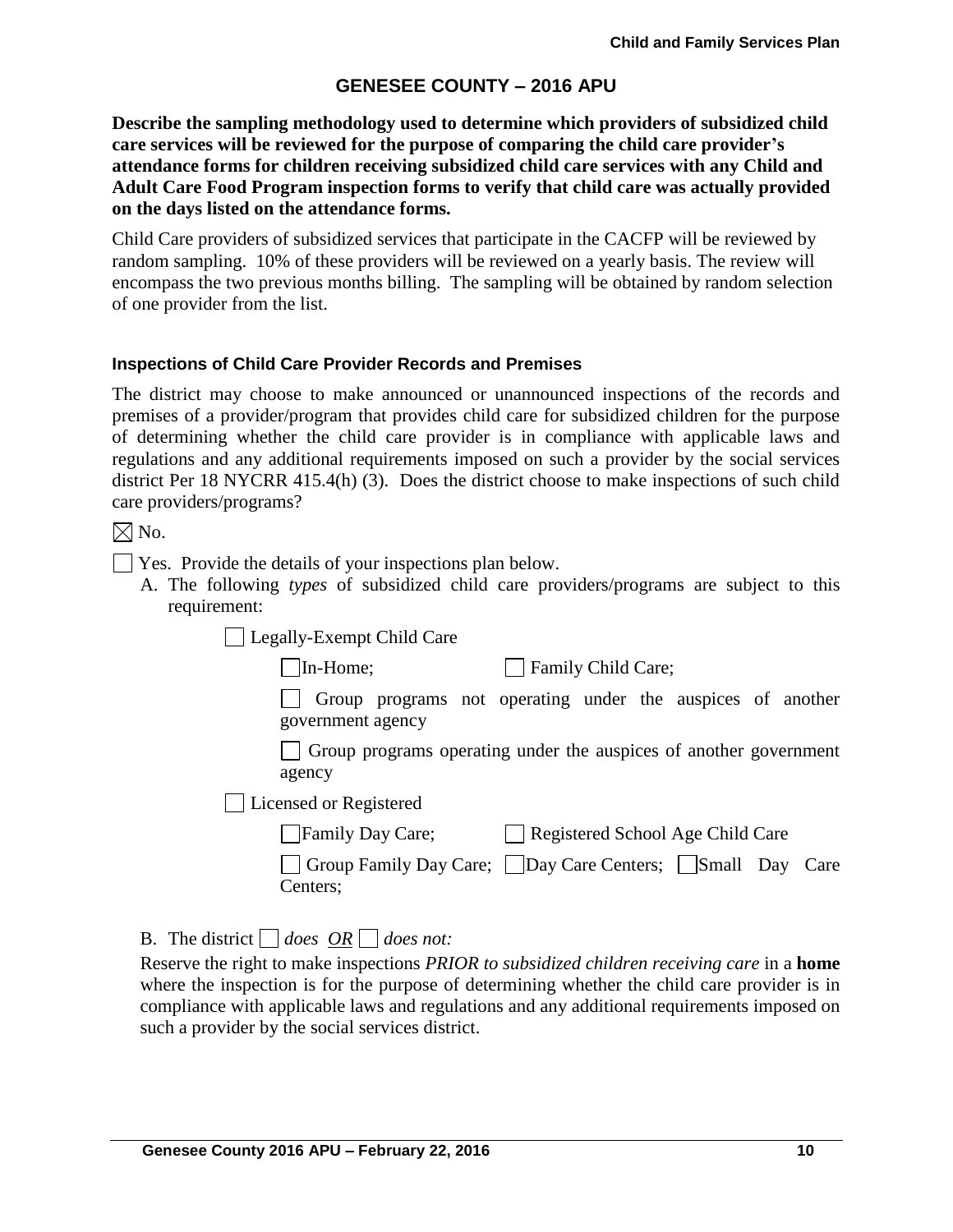- C. The district will report violations of regulations as follows:
	- Violations by a licensed or registered child care provider will be reported to the applicable Office of Children and Families (OCFS) Regional Office.
	- Violations by an enrolled or enrolling legally-exempt child care provider will be reported to the applicable Enrollment Agency.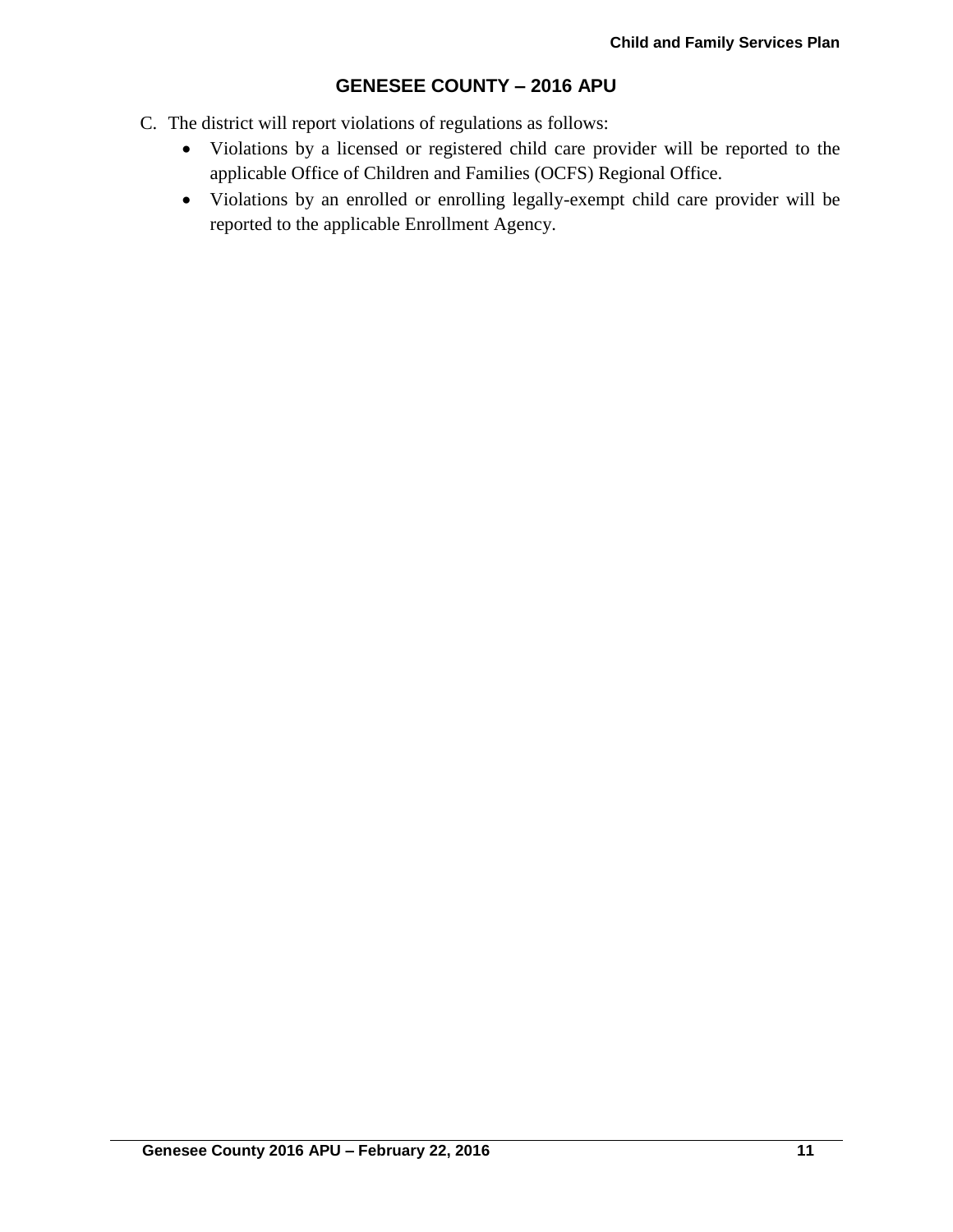## **APPENDIX N** District Options (Required)

Districts have some flexibility to administer their child care subsidy programs to meet local needs. Check which options that your district wishes to include in your county plan. Complete the attached appendices for any area(s) checked.

- **1.**  $\Box$  The district has chosen to establish funding set-asides for NYSCCBG (complete Appendix O).
- **2.**  $\boxtimes$  The district is using Title XX funds for the provision of child care services (complete Appendix P).
- **3.** The district has chosen to establish additional local standards for child care providers (complete Appendix Q).
- **4.**  $\boxtimes$  The district has chosen to make payments to child care providers for absences (complete Appendix R).
- **5.**  $\Box$  The district has chosen to make payments to child care providers for program closures (complete Appendix S).
- **6.**  $\Box$  The district has chosen to pay for transportation to and from a child care provider (complete Appendix T).
- **7.**  $\Box$  The district has chosen to pay up to 15% higher than the applicable market rates for regulated child care services that have been accredited by a nationally recognized child care organization (complete Appendix T).
- **8.**  $\Box$  The district has chosen to pay up to 15% higher than the applicable market rates for non-traditional hours (complete Appendix T).
- **9.** The district has chosen to pay up to 75% of the enhanced market rate for legallyexempt family and in-home child care providers who have completed 10 hours of training, which has been verified by the Legally-Exempt Caregiver Enrollment Agency (complete Appendix T).
- **10.** The district has chosen to pay for child care services while a caretaker who works the second or third shift sleeps (complete Appendix T).
- **11.**  $\Box$  The district has chosen to make payments to child care providers who provide child care services, which exceed 24 consecutive hours (complete Appendix T).
- **12.**  $\boxtimes$  The district has chosen to include 18-, 19- or 20-year-olds in the Child Care Services Unit (complete Appendix U)
- 13. The district is seeking a waiver from one or more regulatory provisions. Such waivers are limited to those regulatory standards that are not specifically included in law (complete Appendix U).
- **14.**  $\boxtimes$  The district has chosen to pay for breaks in activity for low income families (non public assistance families). Complete Appendix U.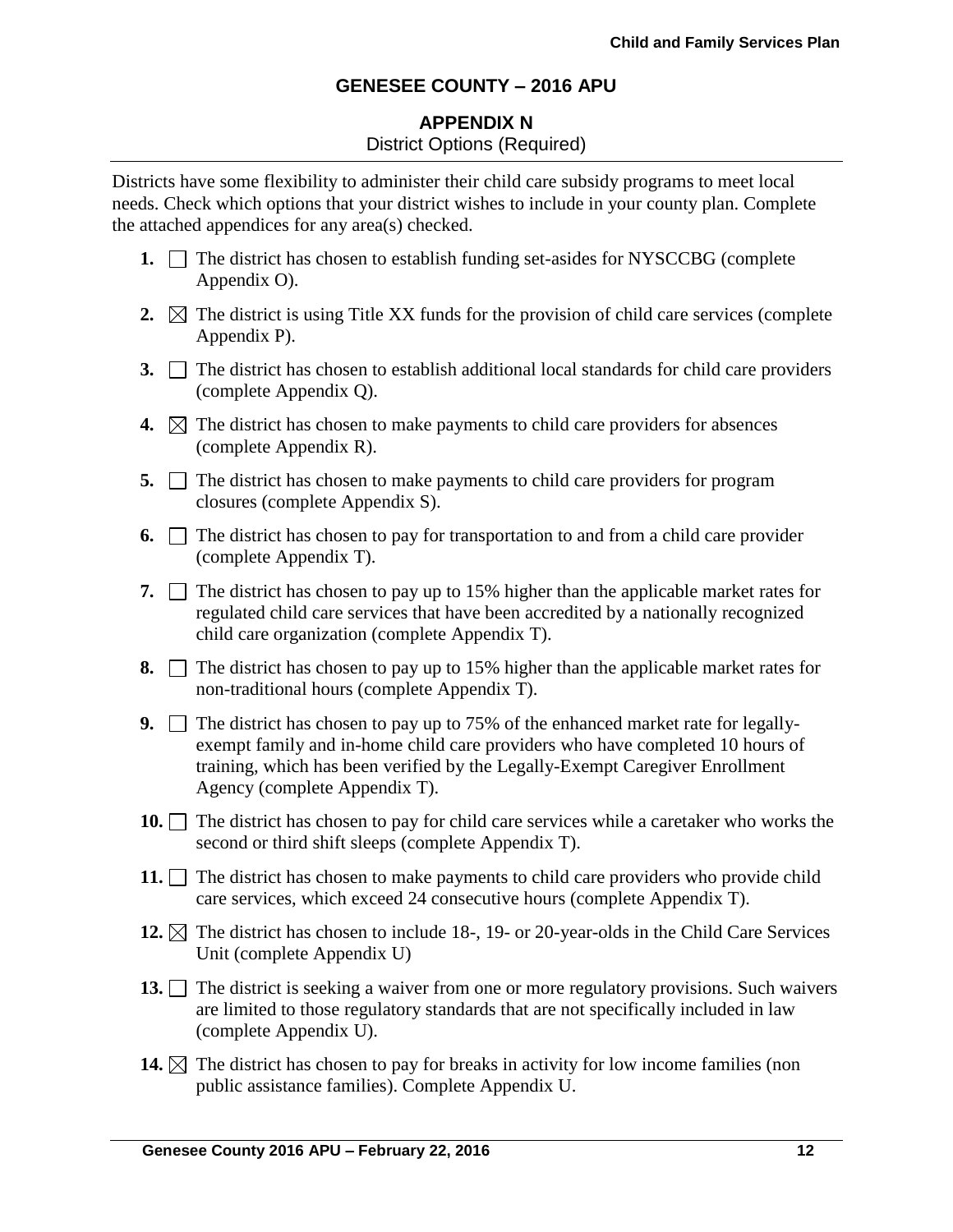**15.**  $\boxtimes$  The district has chosen to use local equivalent forms such as, but not limited to, child care application, client notification, and/or enrollment forms (attach copies of the local equivalent forms your district uses).

*Any previous approvals for local equivalent forms will not be carried forward into this county plan. Therefore, any local equivalent forms a district wishes to establish or renew must be included in this plan and will be subject to review and approval by OCFS.*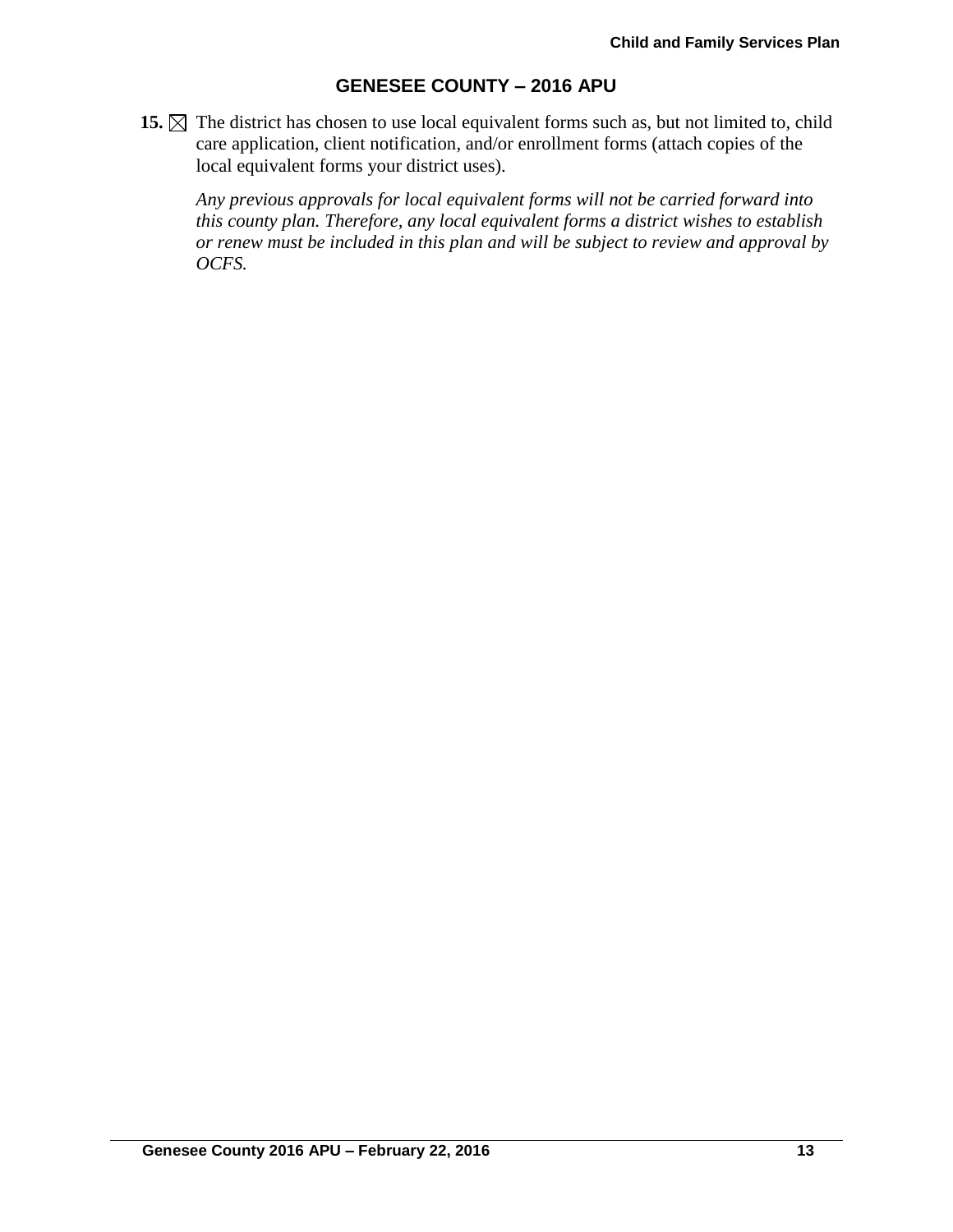## **APPENDIX O**

Funding Set-Asides (Optional)

### **Total NYSCCBG Block Grant Amount, Including Local Funds**

| Category:               |  |
|-------------------------|--|
| Category:               |  |
| Category:               |  |
| Category:               |  |
| Category:               |  |
| Category:               |  |
| Category:               |  |
| <b>Total Set-Asides</b> |  |

Describe for each category the rationale behind specific set-aside amounts from the NYSCCBG (e.g., estimated number of children).

Category:

Description:

Category:

Description:

Category:

Description:

Category:

Description:

The following amounts are set aside for specific priorities from the Title XX block grant:

| Category: |  |
|-----------|--|
| Category: |  |
| Category: |  |

Describe for each category the rationale behind specific amounts set aside from of the Title XX block grant (e.g., estimated number of children).

Category: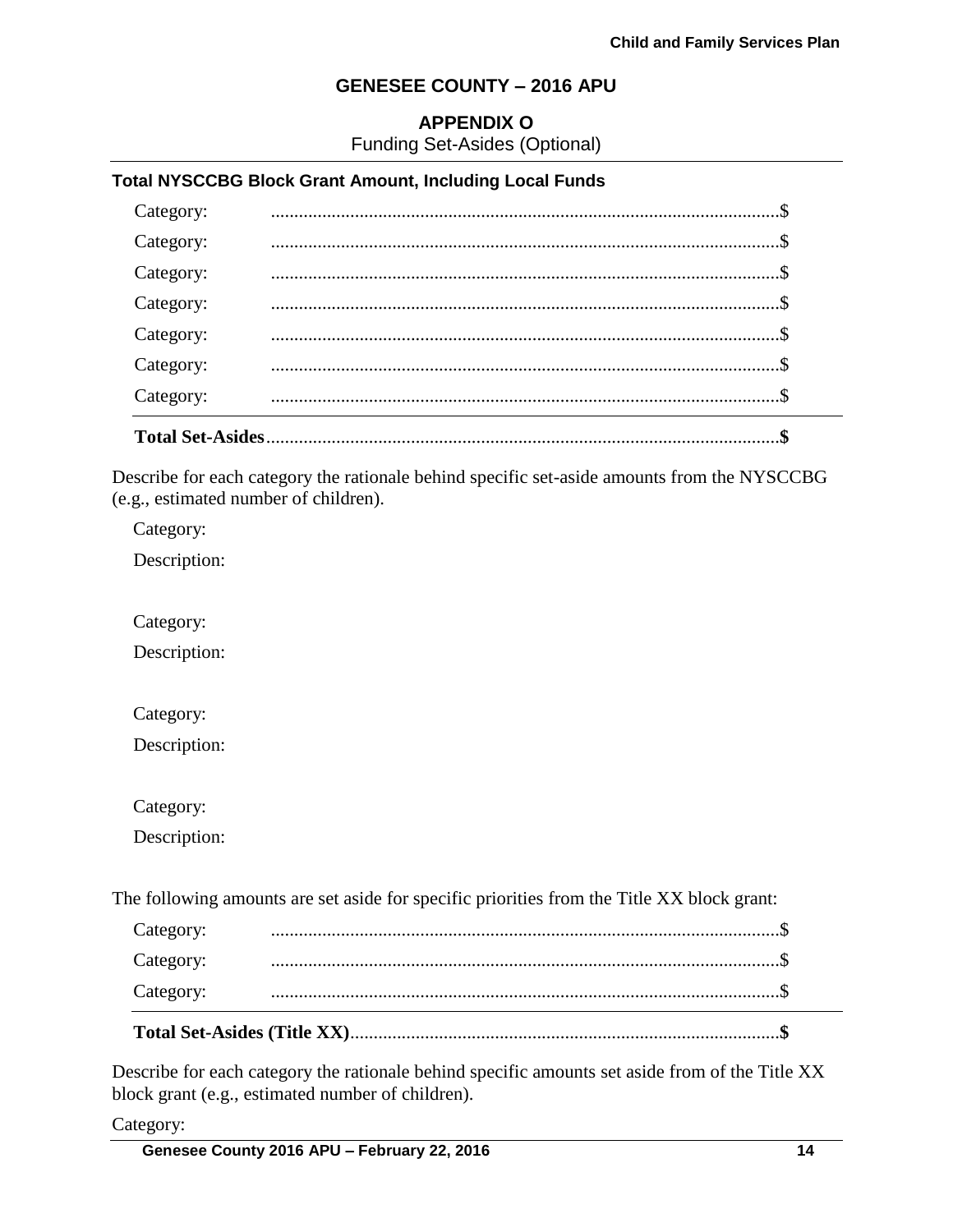Description:

Category:

Description:

Category:

Description:

Category:

Description: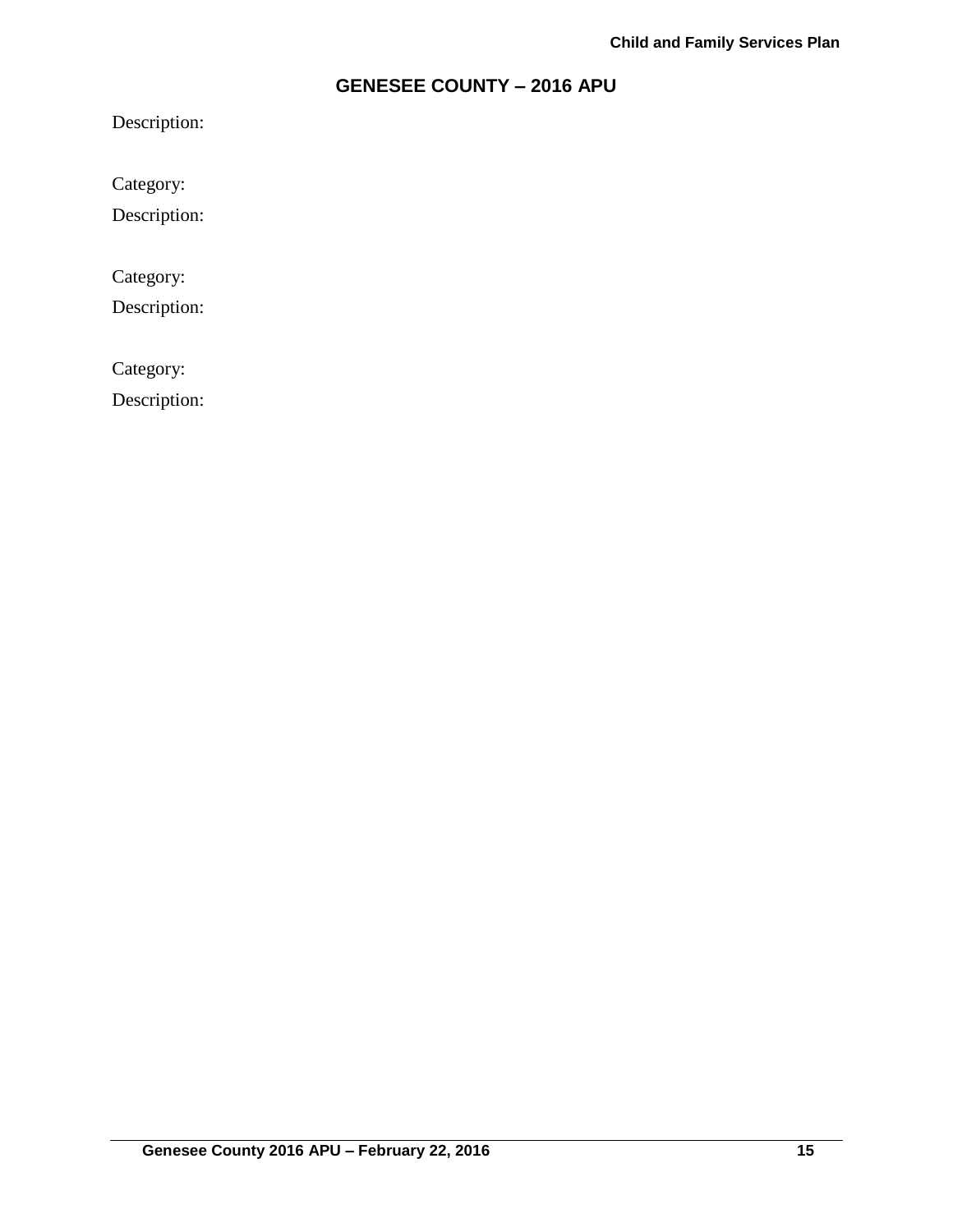# **APPENDIX P** Title XX Child Care (Optional)

| Enter projected total Title XX expenditures for the plan's duration: \$ 0.00                                                                                                                                                                                                                                                                                                                                                                                                                   |  |  |
|------------------------------------------------------------------------------------------------------------------------------------------------------------------------------------------------------------------------------------------------------------------------------------------------------------------------------------------------------------------------------------------------------------------------------------------------------------------------------------------------|--|--|
| Indicate the financial eligibility limits (percentage of State Income Standard) your district will<br>apply based on family size. Maximum reimbursable limits are 275% for a family of one or two,<br>255% for a family of three, and 225% for a family of four or more. Districts that are utilizing<br>Title XX funds only for child protective and/or preventive child care services must not enter<br>financial eligibility limits as these services are offered without regard to income. |  |  |
| Family Size: (2)<br>$\%$<br>(3)<br>(4)<br>$\%$<br>$\%$                                                                                                                                                                                                                                                                                                                                                                                                                                         |  |  |
| Programmatic Eligibility for Income Eligible Families (Check all that apply.)                                                                                                                                                                                                                                                                                                                                                                                                                  |  |  |
| Title XX:<br>employment<br>education/training                                                                                                                                                                                                                                                                                                                                                                                                                                                  |  |  |
| seeking employment<br>illness/incapacity<br>$\mathbb{R}$                                                                                                                                                                                                                                                                                                                                                                                                                                       |  |  |
| homelessness<br>domestic violence                                                                                                                                                                                                                                                                                                                                                                                                                                                              |  |  |
| emergency situation of short duration                                                                                                                                                                                                                                                                                                                                                                                                                                                          |  |  |
| participating in an approved substance abuse treatment program                                                                                                                                                                                                                                                                                                                                                                                                                                 |  |  |
| Does the district apply any limitations to the programmatic eligibility criteria?                                                                                                                                                                                                                                                                                                                                                                                                              |  |  |
| $\neg$ No<br>$\exists$ Yes                                                                                                                                                                                                                                                                                                                                                                                                                                                                     |  |  |
| (See Technical Assistance #1 for information on limiting eligibility.)                                                                                                                                                                                                                                                                                                                                                                                                                         |  |  |
| If yes, describe eligibility criteria:                                                                                                                                                                                                                                                                                                                                                                                                                                                         |  |  |
| Does the district prioritize certain eligible families for Title XX funding?                                                                                                                                                                                                                                                                                                                                                                                                                   |  |  |
| $\neg$ No<br>$\exists$ Yes                                                                                                                                                                                                                                                                                                                                                                                                                                                                     |  |  |
| If yes, describe which families will receive priority:                                                                                                                                                                                                                                                                                                                                                                                                                                         |  |  |
| Does the district use Title XX funds for child care for open child protective services cases?                                                                                                                                                                                                                                                                                                                                                                                                  |  |  |
| $\boxtimes$ Yes<br>$\Box$ No                                                                                                                                                                                                                                                                                                                                                                                                                                                                   |  |  |
| Does the district use Title XX funds for child care for open child preventive services cases?<br>$\boxtimes$ Yes<br>N <sub>o</sub>                                                                                                                                                                                                                                                                                                                                                             |  |  |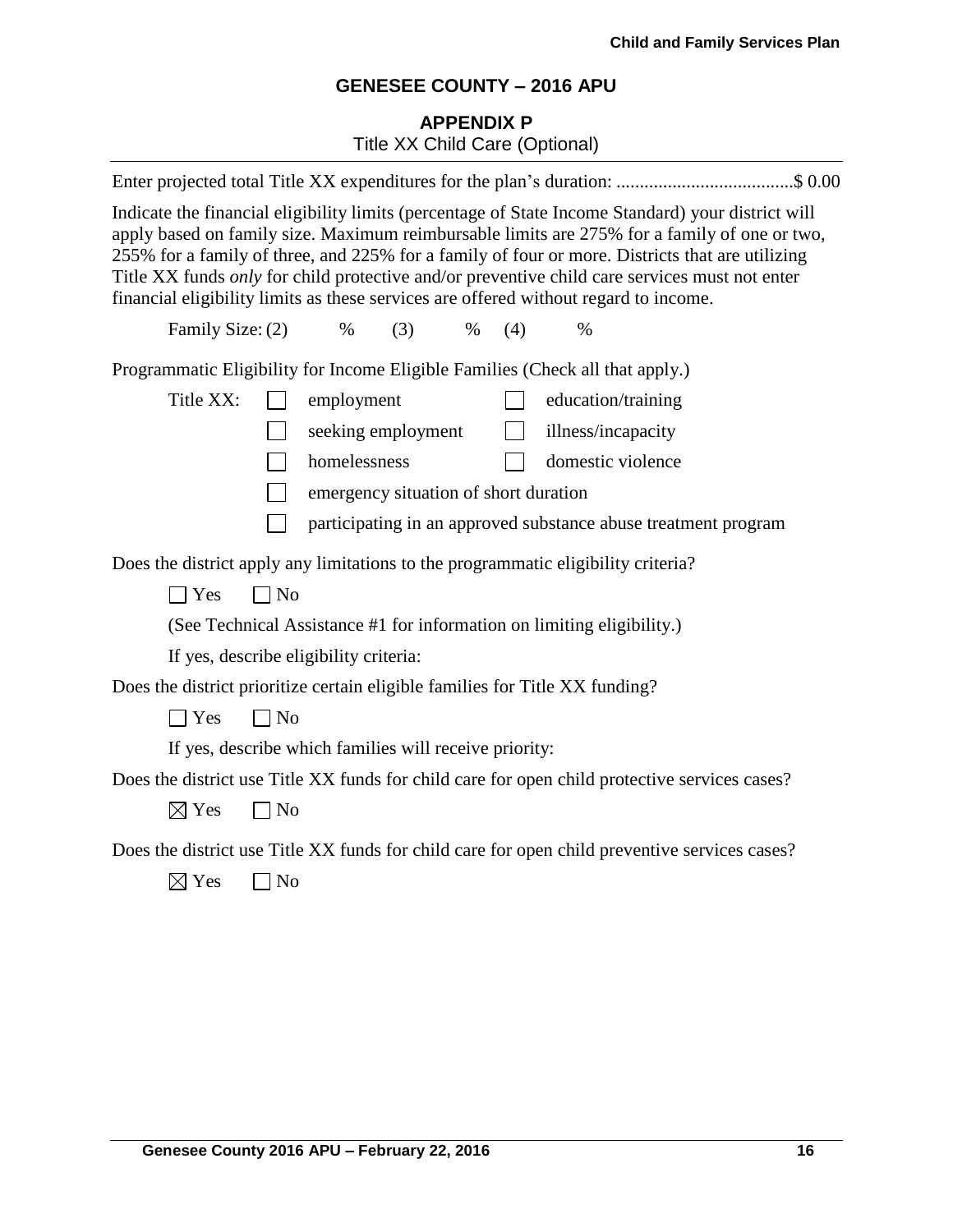### **APPENDIX Q**

#### Additional Local Standards for Child Care Providers (Optional)

The district may propose local standards in addition to the State standards for legally-exempt providers who will receive child care subsidies. This appendix must be completed for **each** additional standard that the district wishes to implement.

| 1. Check or describe in the space provided below the additional local standards that will be |
|----------------------------------------------------------------------------------------------|
| required of child care providers/programs.                                                   |

| $\Box$ Verification that the provider has given the parent/caretaker complete and accurate |
|--------------------------------------------------------------------------------------------|
| information regarding any report of child abuse or maltreatment in which they are          |
| named as an indicated subject                                                              |

| □ Local criminal background check |  |  |  |  |  |
|-----------------------------------|--|--|--|--|--|
|-----------------------------------|--|--|--|--|--|

 $\Box$  Requirement that providers that care for subsidized children for 30 or more hours a week participate in the Child and Adult Food Care Program (CACFP)

 $\Box$  Site visits by the local district

 $\Box$  Other (please describe):

**2.** Check below the type of child care program to which the additional standard will apply and indicate the roles of the persons to whom it will apply in cases where the standard is person-specific.

□ Legally-exempt family child care program. Check all that apply.

| $\Box$ Provider | $\Box$ Provider's Employee | Provider's Volunteer |
|-----------------|----------------------------|----------------------|
|-----------------|----------------------------|----------------------|

Provider's household member age 18 or older

 $\Box$  Legally-exempt in-home child care program. Check all that apply.

□ Provider □ Provider's Employee □ Provider's Volunteer

 $\Box$  Provider's Volunteer

| $\Box$ Legally-exempt group providers not operating under the auspices of another |
|-----------------------------------------------------------------------------------|
| government agency. Check all that apply.                                          |

Provider Provider's Employee Provider's Volunteer

Legally-exempt group providers operating under the auspices of another government or tribal agency. Check all that apply.

| $\Box$ Provider | $\Box$ Provider's Employee |  |
|-----------------|----------------------------|--|
|                 |                            |  |

**3.** Districts are responsible for implementation of the additional local standard unless they have a formal agreement or contract with another organization. Check the organization that will be responsible for the implementation of the additional local standard.

 $\Box$  Local social services staff

Provide the name of the unit and contact person: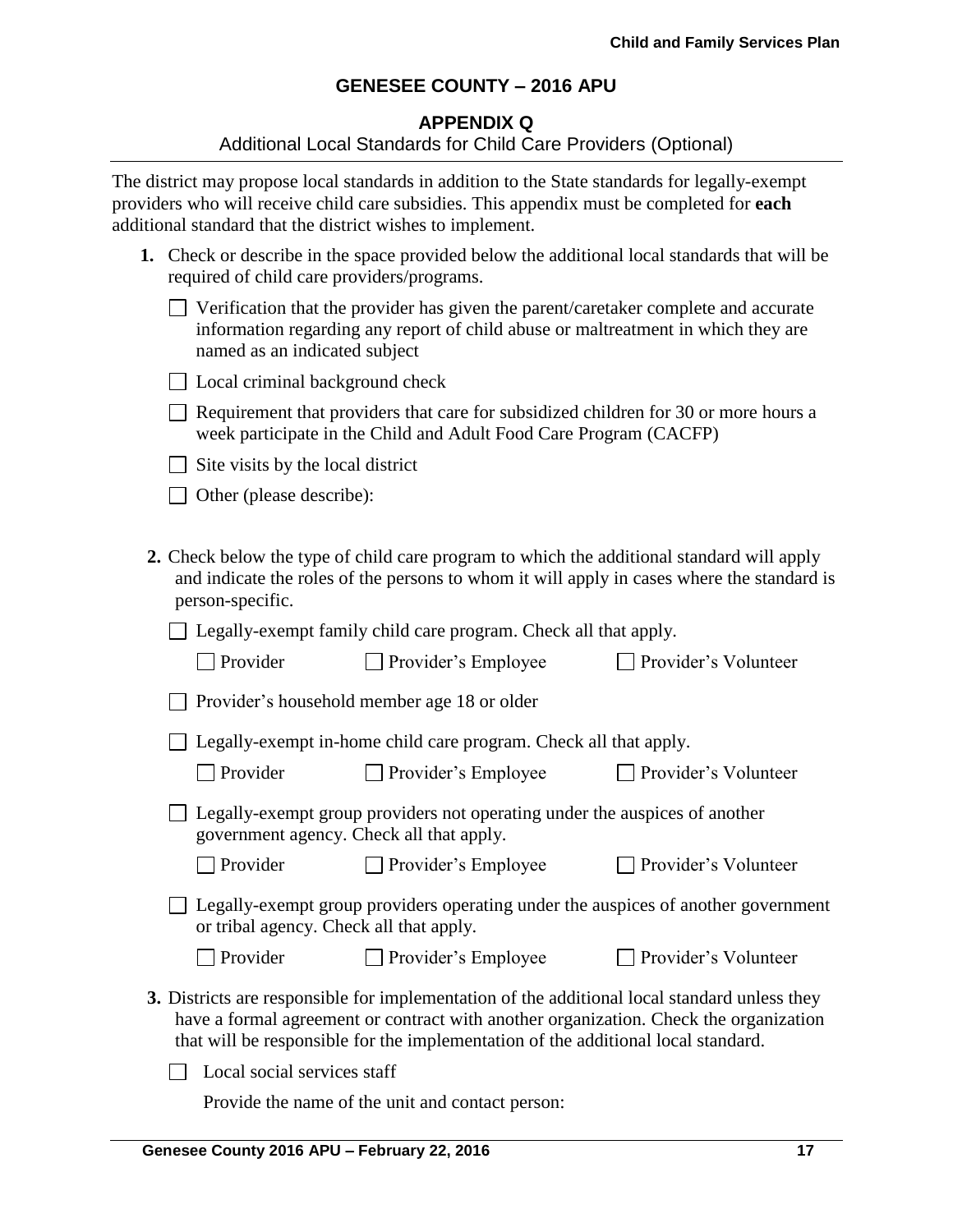| Contracted agency |  |
|-------------------|--|
|-------------------|--|

Provide the name of the agency and contact person:

- **4.** Are there any costs associated with the additional standard?
	- $\bigcap$  Yes  $\bigcap$  No

**Note:** Costs associated with the additional standard cannot be passed on to the provider.

- **5.** Describe the steps for evaluating whether the additional local standard has been met.
- **6.** Indicate how frequently reviews of the additional standard will be conducted. Check all that apply.

Legally-Exempt Programs:

| $\Box$ Initial enrollment | $\Box$ During the 12-month enrollment period |
|---------------------------|----------------------------------------------|
|---------------------------|----------------------------------------------|

- Re-enrollment Other
- **7.** In the space below, described the procedures the district will use to notify the Legally-Exempt Caregiver Enrollment Agency (EA) as to whether the legally-exempt provider is in compliance with the additional local standards. Districts must notify the EA within 25 days from the date they received the referral from the EA. (Districts need to describe this procedure only if the additional local standard is applied to legally-exempt child care providers.)
- **8.** Describe the justification for the additional standard in the space below.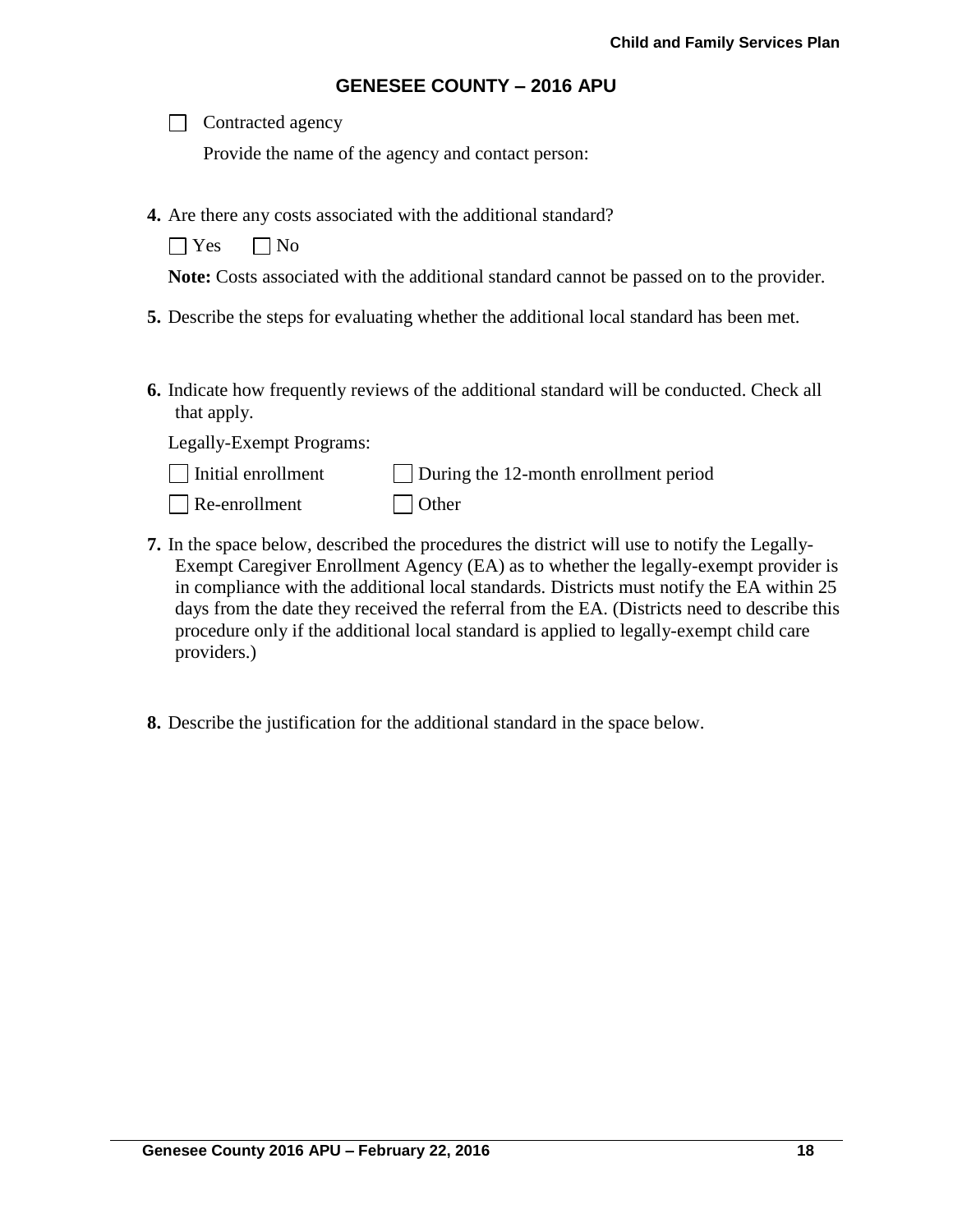### **APPENDIX R**

| <b>Period</b>                                           | <b>Routine Limits</b><br>(# of days)                                                         | <b>Extenuating</b><br><b>Circumstances</b><br>(# of days) | <b>Total Number of</b><br><b>Absences Allowed</b><br>(# of days)                                    |
|---------------------------------------------------------|----------------------------------------------------------------------------------------------|-----------------------------------------------------------|-----------------------------------------------------------------------------------------------------|
| Number of absences allowed during base period:          |                                                                                              |                                                           |                                                                                                     |
| Base period (check one)                                 |                                                                                              | 3 months                                                  | $\boxtimes$ 6 months                                                                                |
| $\boxtimes$ Yes                                         | N <sub>0</sub>                                                                               |                                                           |                                                                                                     |
| of intent.                                              |                                                                                              |                                                           | Our county will only pay for absences to providers with which the district has a contract or letter |
|                                                         | $\boxtimes$ Family Day Care                                                                  |                                                           |                                                                                                     |
|                                                         | $\boxtimes$ Group Family Day Care                                                            | $\boxtimes$ School Age Child Care                         |                                                                                                     |
|                                                         | $\boxtimes$ Day Care Center                                                                  | Legally-Exempt Group                                      |                                                                                                     |
|                                                         | The following providers are eligible for payment for absences (check all that are eligible): |                                                           |                                                                                                     |
| Payment to Child Care Providers for Absences (Optional) |                                                                                              |                                                           |                                                                                                     |

List reasons for absences for which the district will allow payment:

In a month  $12$  0 12 Base period  $12$  0 12

Child illness and/or parent illness

List any limitations on the above providers' eligibility for payment for absences:

If the parent/child need child care and the Provider is unwilling and/or unable to provide child care.

**Note:** Legally-exempt family child care and in-home child care providers are **not** eligible to receive payment for absences.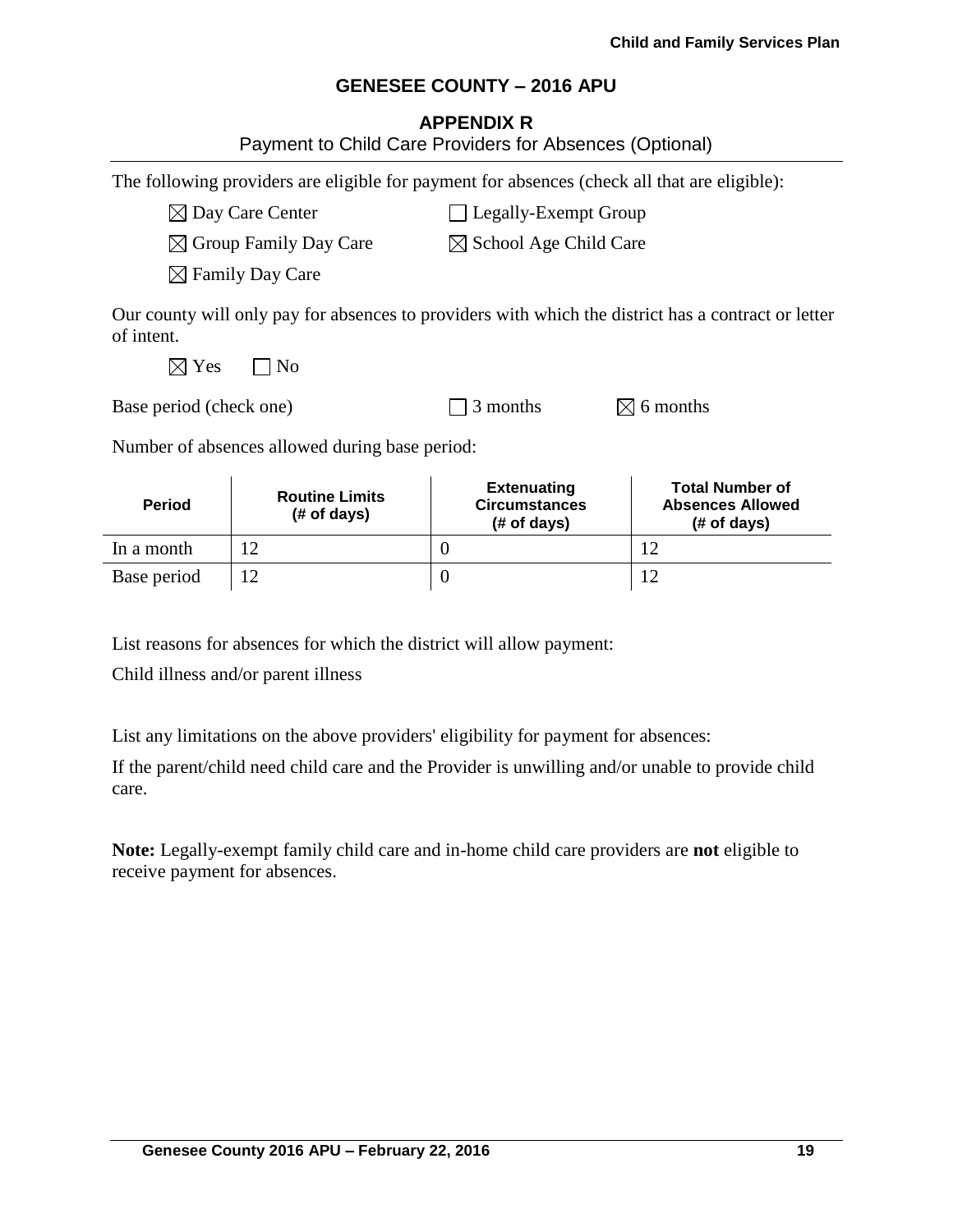# **APPENDIX S**

|                                                                        | Payment to Child Care Providers for Program Closures (Optional)                                   |
|------------------------------------------------------------------------|---------------------------------------------------------------------------------------------------|
| The following providers are eligible for payment for program closures: |                                                                                                   |
| Day Care Center Legally-Exempt Group                                   |                                                                                                   |
| □ Group Family Day Care □ School Age Child Care                        |                                                                                                   |
| <b>Family Day Care</b>                                                 |                                                                                                   |
| or letter of intent.                                                   | The county will only pay for program closures to providers with which the district has a contract |
| $\vert$ Yes<br>  No                                                    |                                                                                                   |
| closures is five days).                                                | Enter the number of days allowed for program closures (maximum allowable time for program         |

List the allowable program closures for which the county will provide payment.

**Note:** Legally-exempt family child care and in-home child car providers are **not** allowed to be reimbursed for program closures.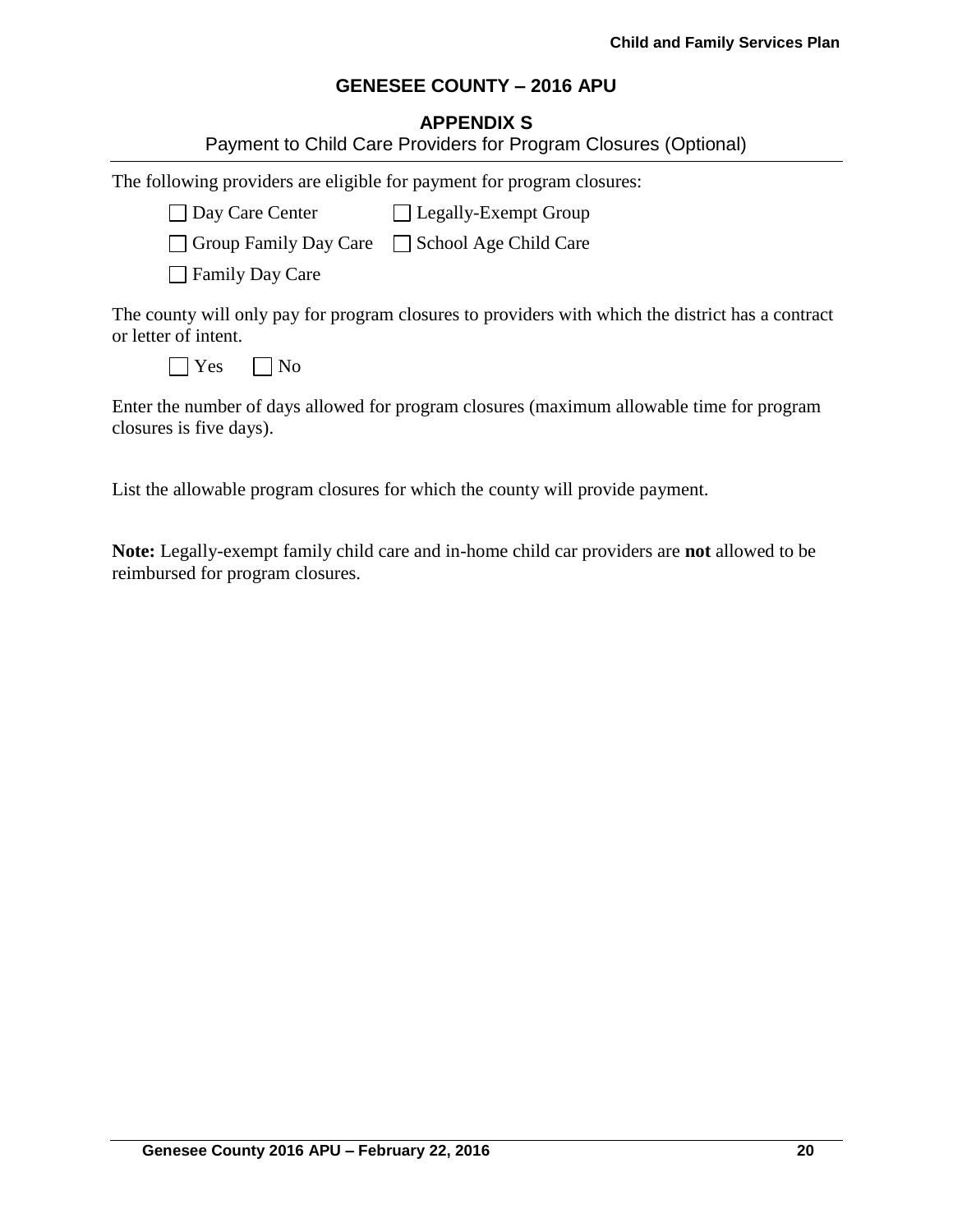## **APPENDIX T**

Transportation, Differential Payment Rates, Enhanced Market Rate for Legally-Exempt and In-Home Providers, and Sleep (Optional)

### **Transportation**

Describe any circumstances and limitations your county will use to reimburse for transportation. Include what type of transportation will be reimbursed (public vs. private) and how much your county will pay (per mile or trip). Note that if the county is paying for transportation, the Program Matrix in WMS should reflect this choice.

## **Differential Payment Rates**

Indicate the percentage above the market rate your county has chosen.

- Accredited programs may receive a differential payment up to % above market rate.
- Care during non-traditional hours may be paid up to % above market rate.
- Limitations to the above differentials:

Payments may not exceed 15% above market rate. However, if your district wishes to establish a payment rate that is more than 15% above the applicable market rate, describe below why the 15% maximum is insufficient to provide access within the district to accredited programs and/or care provided during non-traditional hours.

### **Enhanced Market Rate for Legally-Exempt Family and In-Home Child Care Providers**

Indicate if the district is electing to establish a payment rate that is in excess of the enhanced market rate for legally-exempt family and in-home child care providers who have annually completed 10 or more hours of training and the training has been verified by the legally-exempt caregiver enrollment agency.

 $\Box$  No.

□ Yes. Our market rate will not exceed 75% of the child care market rate established for registered family day care.

### **Sleep**

The following describes the standards that will be used in evaluating whether or not to pay for child care services while a parent or caretaker that works a second or third shift sleeps, as wells as any limitations pertaining to payment:

Indicate the number of hours allowed by your district (maximum number of hours allowed is eight).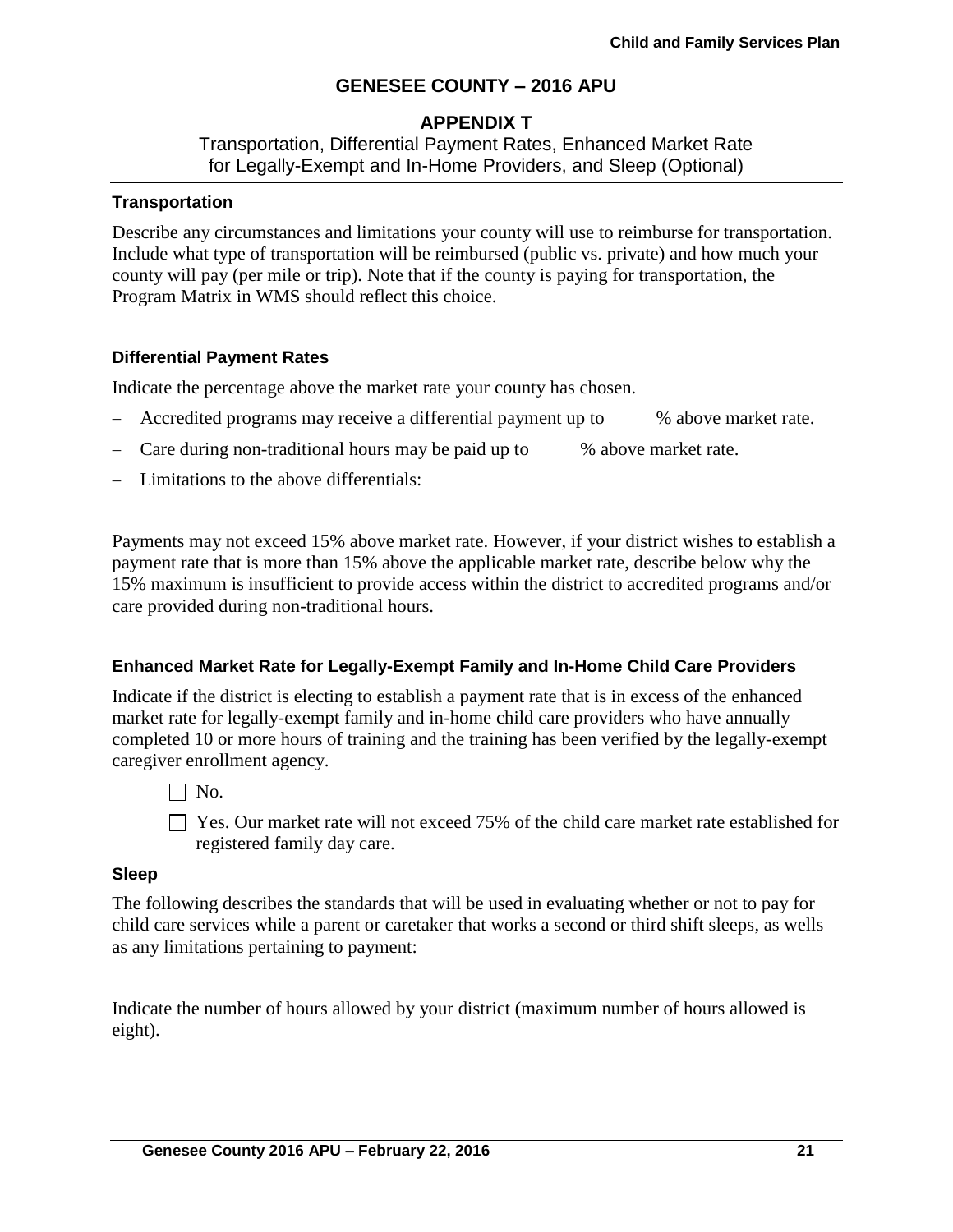## **APPENDIX U**

Child Care Exceeding 24 Hours, Child Care Services Unit, Waivers, and Breaks in Activities (Optional)

### **Child Care Exceeding 24 Hours**

Child Care services may exceed 24 consecutive hours when such services are provided on a short-term emergency basis or in other situations where the caretaker's approved activity necessitates care for 24 hours on a limited basis. Check below under what circumstances the county will pay for child care exceeding 24 hours.

 $\Box$  On a short-term or emergency basis

 $\Box$  The caretaker's approved activity necessitates care for 24 hours on a limited basis

Describe any limitations for payment of child care services that exceed 24 consecutive hours.

## **Child Care Services Unit (CCSU)**

Indicate below if your county will include 18-, 19-, or 20-year-olds in the CCSU, which is used in determining family size and countable family income.

The district will include the following in the CCSU (check all that apply).

| $\Box$ 18-year-olds | $\Box$ 19-year-olds | $\Box$ 20-year-olds |
|---------------------|---------------------|---------------------|
|---------------------|---------------------|---------------------|

### **OR**

The district will only include the following in the CCSU when it will benefit the family (check all that apply)

 $\boxtimes$  18-year-olds 19-year-olds 20-year-olds

Describe the criteria your district will use to determine whether or not 18-, 19-, or 20-year olds are included in the CCSU.

Genesee County elects to include 18-year-olds in the CCSU; the 18 year-old is a member of the household, attending school and/or working and it benefits the family.

### **Waivers**

Districts have the authority to request a waiver of any regulatory provision that is non-statutory. Describe and justify why your county is requesting a waiver.

### **Breaks in Activities**

Districts may pay for child care services for low income families during breaks in activities either for a period not to exceed two weeks or for a period not to exceed four weeks when child care arrangements would otherwise be lost and the subsequent activity is expected to begin within that period. Indicate below if your county will make such payments (check one).

 $\boxtimes$  Two weeks  $\Box$  Four weeks

Districts may provide child care services while the caretaker is waiting to enter an approved activity or employment or on a break between approved activities. The following low income